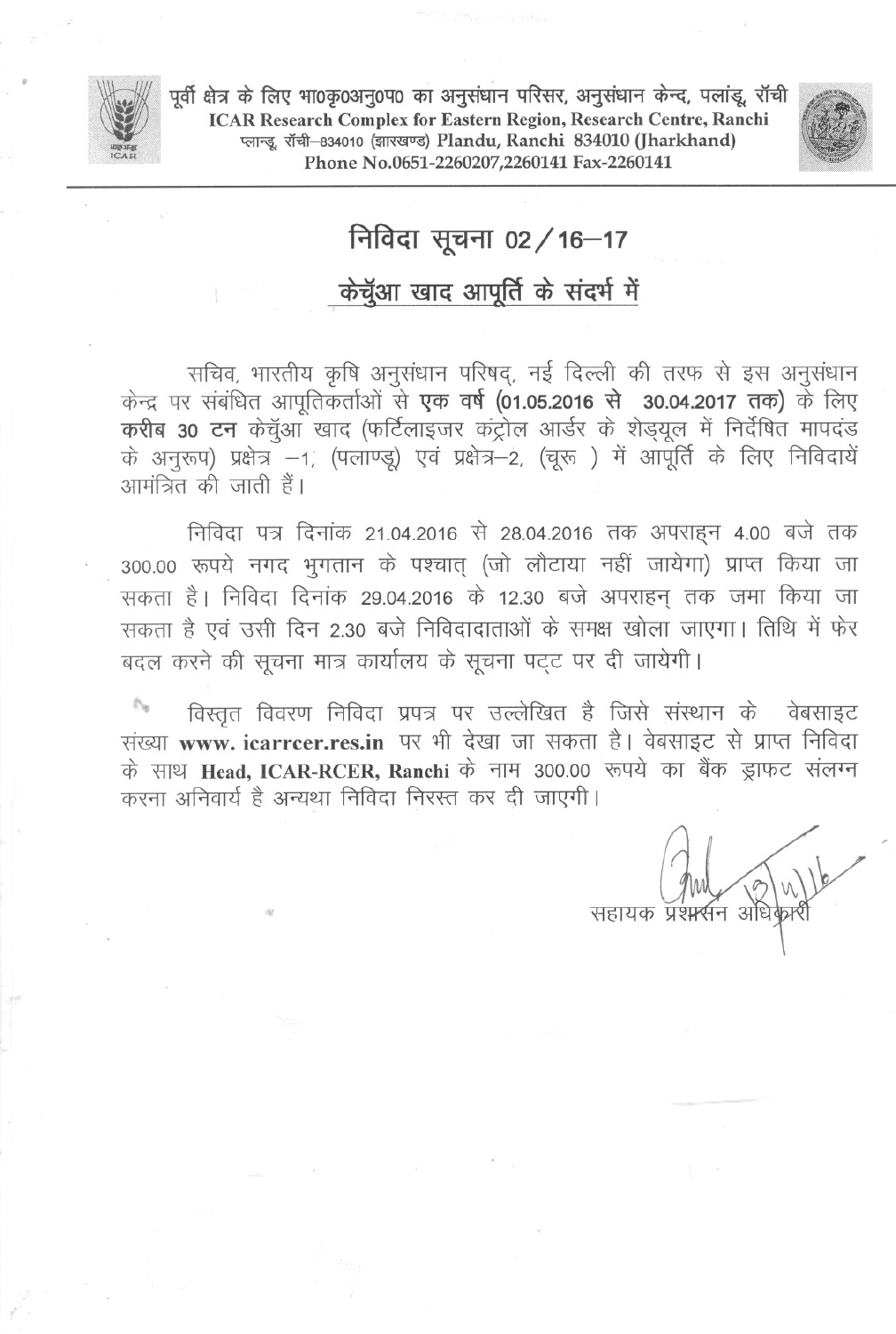

पूर्वी क्षेत्र के लिए भा0कृ0अनु0प0 का अनुसंधान परिसर, अनुसंधान केन्द, पलांडू, रॉची ICAR Research Complex for Eastern Region, Research Centre, Ranchi प्लान्डू, रॉची-834010 (झारखण्ड) Plandu, Ranchi 834010 (Jharkhand) Phone No.0651-2260207,2260141 Fax-2260141



निविदा संख्या-02 / 16-17

विषय : पूर्वी क्षेत्र के लिए भारतीय कृषि अनुसंधान परिषद् का अनुसंधान परिसर, अनुसंधान<br>केन्द, राँची के प्रक्षेत्र—1 ( पलाण्डु ) एवं प्रक्षेत्र—2 (चुरू) पर एक वर्ष (01.05.2016 से 30.04.2017 तक) Annual Rate Contract के आधार पर केचुँआ खाद आपूर्ति करने<br>के संदर्भ में।

प्रधान, पूर्वी क्षेत्र के लिए भा.कृ.अनु.प. का अनुसंधान परिसर, अनुसंधान केन्द, प्लांडू, राँची/निदेषक, पूर्वी क्षेत्र के लिए भारतीय कृषि अनुसंधान परिषद् का अनुसंधान परिसर, पटना/सचिव, भारतीय कृषि अनुसंधान परिषद्, नई दिल्ली -110001 की तरफ से दिनांक 29.04.2016 के 12.30 बजे अपराहन तक मुहरबंद लिफाफे में निविदा आमंत्रित है। लिफाफा के ऊपर "के**च्ँआ खाद की आपूर्ति के संदर्भ में"** लिखा होना चाहिए।

| क्रम                      | आपूर्ति की जाने वाली खाद का                                                       | अनुमानित     | खाद का दर पलांडू ,प्रक्षेत्र–1 |
|---------------------------|-----------------------------------------------------------------------------------|--------------|--------------------------------|
| सं०                       | विवरण                                                                             | वार्षिक क्रय | पर पहुँचाने का                 |
| $\mathcal{D}_{\text{sp}}$ | केचूँआ खाद<br>फर्टिलाइजर कंट्रोल आर्डर के शेड्यूल<br>में निदेशित मापदंड के अनुरूप | 30 टन        |                                |

- 1. इस कार्यालय से निविदा पत्र (अहस्तांतरणीय) 300.00 (तीन सौ रुपये मात्र) नगद भुगतान कर दिनांक 21.04.2016 से 28.04.2016 तक अपराहन 4.00 बजे तक प्राप्त किया जा सकता है। वेबसाइट से प्राप्त निविदा के साथ Head, ICAR-RCER, Ranchi के नाम 300.00 रूपये का बैंक ड़ाफट संलग्न करना अनिवार्य है अन्यथा निविदा निरस्त कर दी जाएगी।
- 2. अग्रधन राशिः 10,000.00 (दस हजार रूपये मात्र) अग्रिम राशि के रूप में एकाउन्ट पेयी ड्राफ्ट जो भारतीय स्टेट बैंक, नामकुम पर देय प्रधान, पूर्वी क्षेत्र के लिए भा0कृ0अनु0प0 का अनुसंधान परिसर, अनुसंधान केन्द, पलांडू, रॉची के रूप में या इस कार्यालय में नगद राशि के रूप में जमा करना होगा। अग्रधन राशि) के बिना कोई भी निविदा मान्य नहीं होगा। किसी प्रकार की राशि जो पूर्व में जमा की गई हो उसकी ई.एम.डी. के रुप में हस्तानांतरण हेतु अनुरोध<br>स्वीकार्य नहीं होगा।
- 3. निविदा बन्द लिफाफा में जमा किया जायेगा जिसके ऊपर **निविदा सं0 02 / 16-17 "केचुॅआ** खाद की आपूर्ति करने के संदर्भ में" लिखी होनी चाहिए। निविदा कार्यालय में उपलब्ध निर्विदा बाक्स में अथवा पंजीकृत डाक (ए.डी. सहित) द्वारा भेजी जा सकती है। यह सुनिश्चित करते हुए कि निविदा निर्धारित तिथि एवं समय से पूर्व इस कार्यालय को प्राप्त हो। डाक से भेजने पर कोई क्षति/देरी के लिए यह केन्द्र जिम्मेदार नहीं होगा।
- 4. निविदा प्रस्तुत करने की अंतिम तिथि एवं समय 29.04.2016 को अपराहन 12.30 बजे तक है।